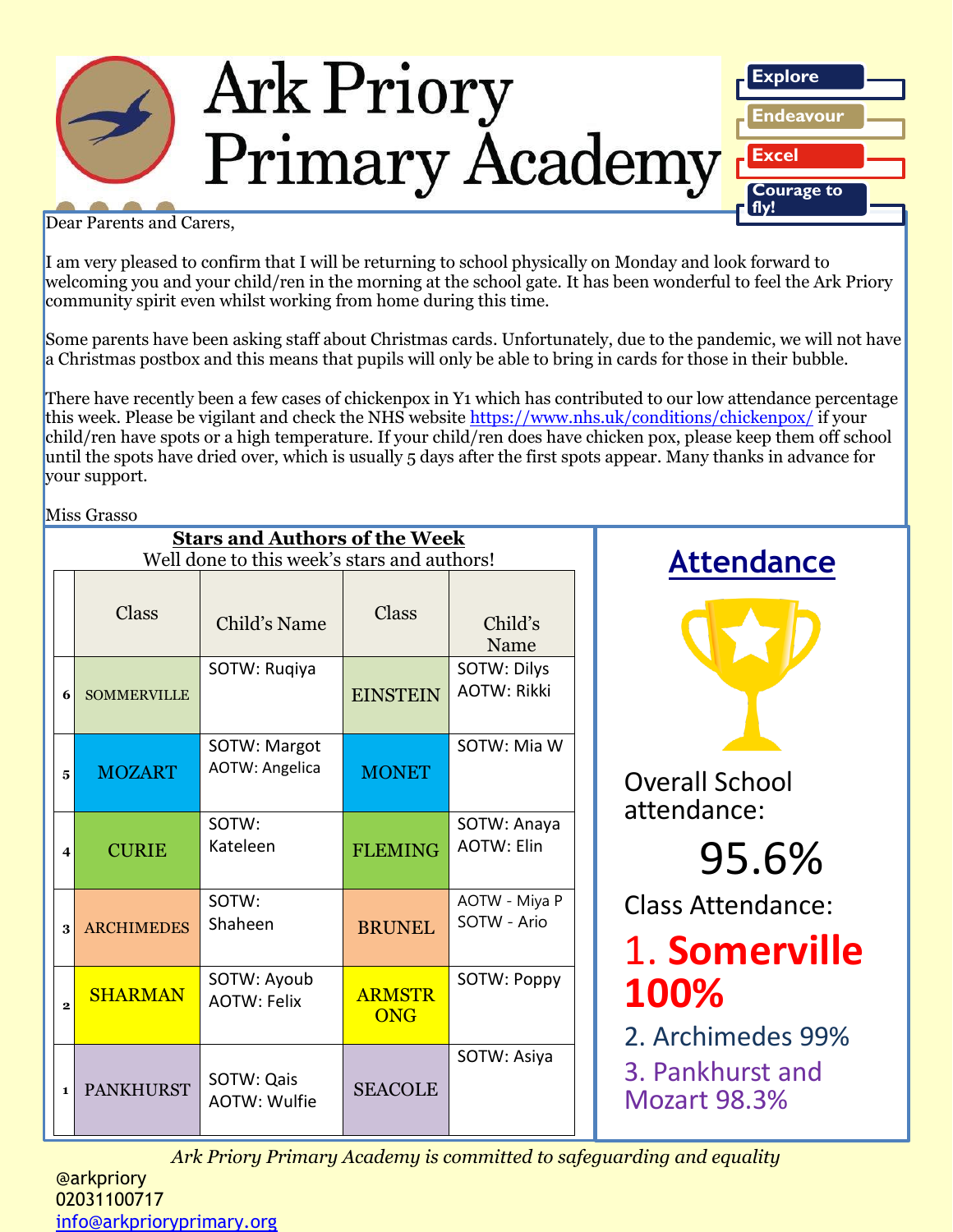# **Mischief at Ark Priory!**

Some cheeky Christmas elves appeared in Miss Grasso's office this week and started to cause some mischief. They will be appearing in classrooms from next week, and let's hope that they do not cause too much trouble! You can follow their time at Ark Priory throughout December on our Twitter feed @arkpriory.





Many thanks to the lovely parent in our school community who donated one for each class- it is very much appreciated.

## **What are we learning next week?**

| Nursery           | This week is all about Goldilocks and the Three Bears! We will be following the steps to<br>make our own porridge, then choosing and tasting some delicious toppings. In maths, we<br>will be exploring the concepts of 'small, medium and large' with story related resources<br>such as chairs and bears!                                                                               |
|-------------------|-------------------------------------------------------------------------------------------------------------------------------------------------------------------------------------------------------------------------------------------------------------------------------------------------------------------------------------------------------------------------------------------|
| Reception         | Next week reception are learning about The Three Little Pigs. For literacy we will be<br>creating a brick house a straw house and a stick house and writing a list of materials to<br>build the houses. In maths we are learning about the months of the year and how to<br>identify the four seasons.                                                                                    |
| Year <sub>1</sub> | English: We are learning to sequence the events of our story (The Wooden Camel) and<br>begin to write a short retell of the story.<br>Maths: We are learning to use and show jumps on a number line to add and subtract within<br>20.<br>Other: We are exploring and discussing the differences in toys from the past to now. We<br>are also beginning to learn our class Christmas song! |
| Year <sub>2</sub> | In Maths, we will be learning how to compare and order lengths in centimetres and metres.                                                                                                                                                                                                                                                                                                 |

*Ark Priory Primary Academy is committed to safeguarding and equality*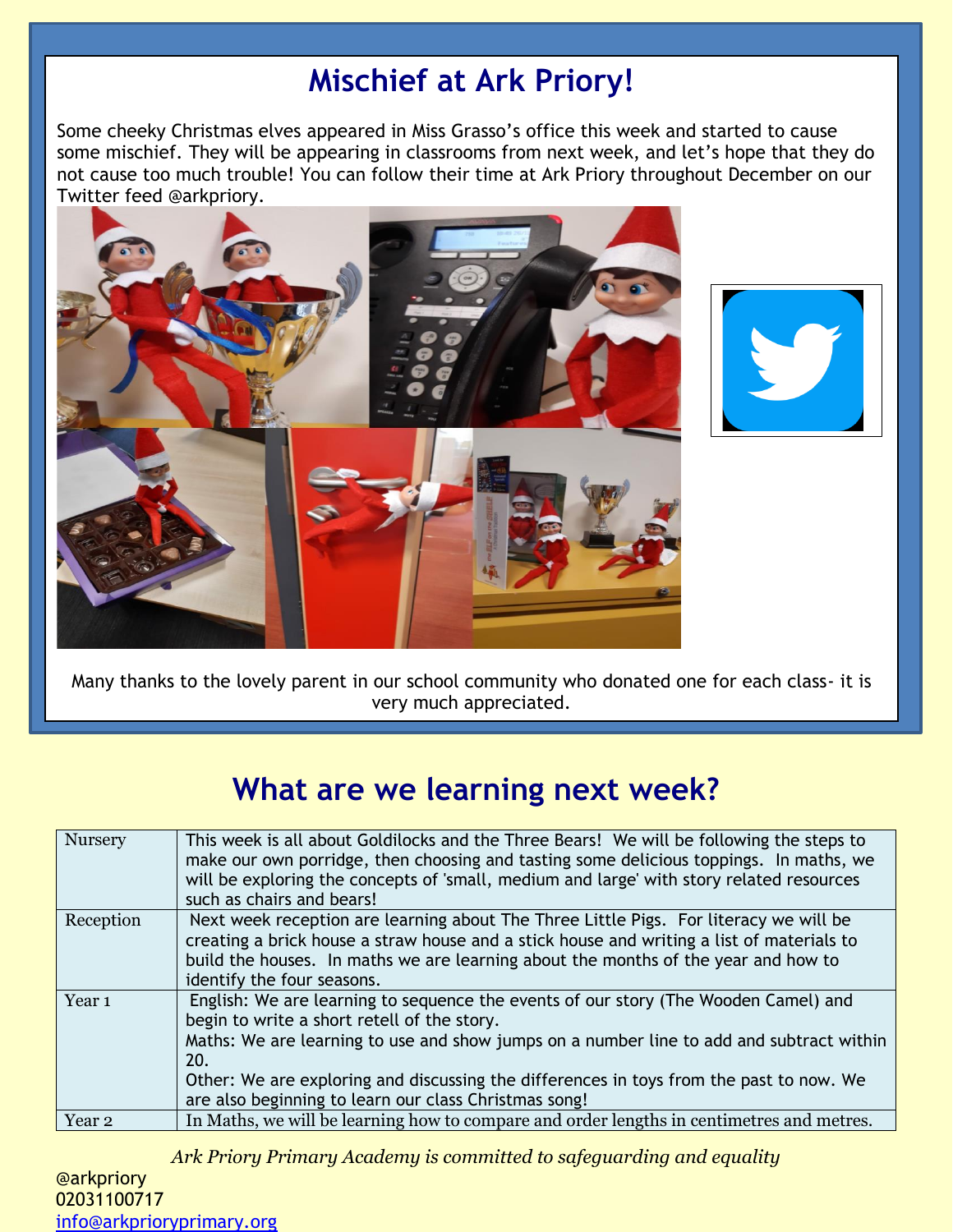|                   | In English, we will be writing instructions about how to grow a Beanstalk.<br>In History, we will be learning about what damage did the fire cause.                                                                                                                                                                                                                                                                                                                                                                                                                                                |
|-------------------|----------------------------------------------------------------------------------------------------------------------------------------------------------------------------------------------------------------------------------------------------------------------------------------------------------------------------------------------------------------------------------------------------------------------------------------------------------------------------------------------------------------------------------------------------------------------------------------------------|
| Year <sub>3</sub> | In Year 3, pupils will be continuing with addition and subtraction, with regrouping, using<br>the column method. Pupils will be exploring how to regroup both their ones and their<br>tens. In English, pupils will finish writing their own innovated story and will start their new<br>unit on instructions writing where they will write a set of instructions for building a Stone<br>Age home. In History, pupils will be moving on to learning about monuments such as the<br>Stonehenge after exploring the Iron age. In Art, as part of their DT unit, pupils will have a<br>go at baking. |
| Year <sub>4</sub> | In next week's Maths, Year 4 will start tackling fractions, reviewing and advancing such<br>skills as calculating fractions of amounts. In English, we will conclude our unit on<br>instructions by writing a text on how to make mosaics. We have a suspenseful week in<br>Reading, with Tam's disappearance and Varjak's search for a dog. Finally, Year 4 will start<br>preparing for our Magnus Dies Romanus, our whole-day celebration of all things Roman<br>coming up on the 11th of December!                                                                                              |
| Year <sub>5</sub> | In year 5 next week, we are going to explore perimeter and area, using our knowledge of<br>the four operations. In English, we will continue learning about how to write a structured<br>recount including adverbials of time, present and past perfect. Our journey through the<br>Viking ages will take us to the unification of England after the Battle of Brunanburh. In PE,<br>we will be jumping from different heights, learning how to land safely on the ground.                                                                                                                         |
| Year <sub>6</sub> | In Year 6 we are learning:<br>Maths:<br>Ordering fractions with different denominators<br>Calculating fraction, decimal and percentage equivalences<br>$\overline{\phantom{a}}$<br>Calculations with fractions: addition and subtraction<br>Arithmetic focuses: long multiplication and multiplying with decimals<br>English:<br>Identifying the features of a balanced argument<br>Debating a topic<br>$\overline{\phantom{a}}$<br>Learning how to use connectives<br>Planning a balanced argument                                                                                                |

### BEST Christmas Activity Boxes: now on sale!



Whilst we are on the brink of tipping into the annual count down to Christmas, spare a thought for the holidays. BEST's Christmas Activity Box is designed to nurture your child's emotional wellbeing. Focusing on activities to teach Resilience, there are oodles of art, games, mindfulness with a sprinkling of learning, to keep your child busy throughout the holiday. For more information and to purchase a box visit: [https://www.best4learning.co.uk/product/activity](https://www.best4learning.co.uk/product/activity-box/?fbclid=IwAR2cthig2Yb3bauiqRiGBxHtqPukkza18vZewxJh_oOlrsGStfqbXxHHh0s)[box/](https://www.best4learning.co.uk/product/activity-box/?fbclid=IwAR2cthig2Yb3bauiqRiGBxHtqPukkza18vZewxJh_oOlrsGStfqbXxHHh0s)

*Ark Priory Primary Academy is committed to safeguarding and equality*  @arkpriory 02031100717 [info@arkprioryprimary.org](mailto:info@arkprioryprimary.org)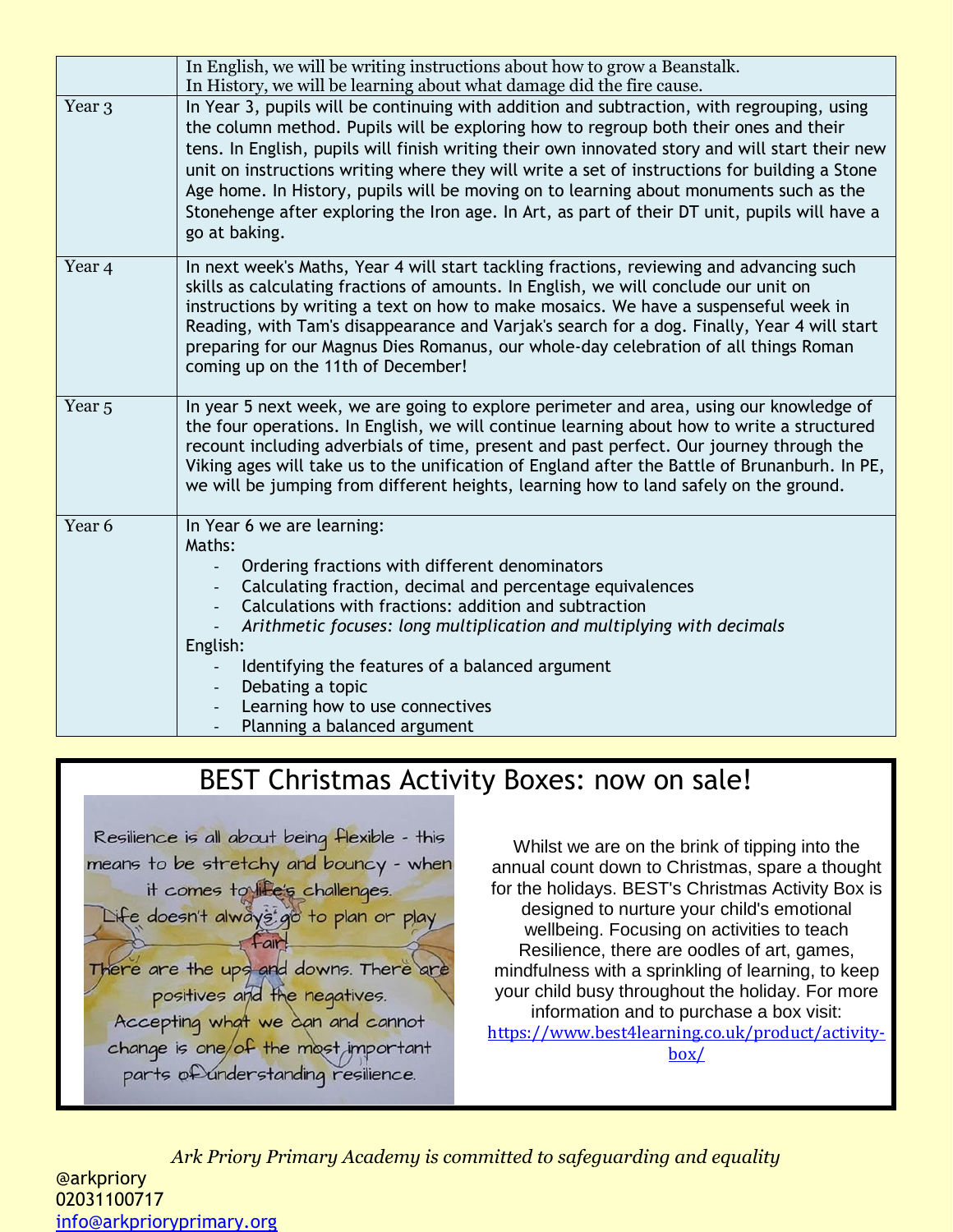### **Notices from APPAA\***

**Follow us on Twitter @APPAA\_ArkPriory Contact us at appaacommittee@gmail.com** \*APPAA is ARK Priory's Parents' Association, run by the school's parents and carers to **raise funds, hold events, and bring our academy community together**. All Ark Priory parents and carers **are automatically members** of the association because you are members of the community.



**Second Hand Uniform Sale including Christmas Jumpers - FRI 4 DEC 2.30pm LOOKING FOR EXTRA HELPERS - please let us know if you can assist**  We have a short window of time to set up after lunchtime is finished for the 2.30 pm start. In order to run the sale smoothly and in a socially distanced manner, we are looking for additional helpers who could commit to being available between 1.30-4.00 pm to set up, sell and pack away. Please contact Luciana on 07801749910/email appaacommittee@gmail.com if you can help.

*Ark Priory Primary Academy is committed to safeguarding and equality*  @arkpriory 02031100717 [info@arkprioryprimary.org](mailto:info@arkprioryprimary.org)